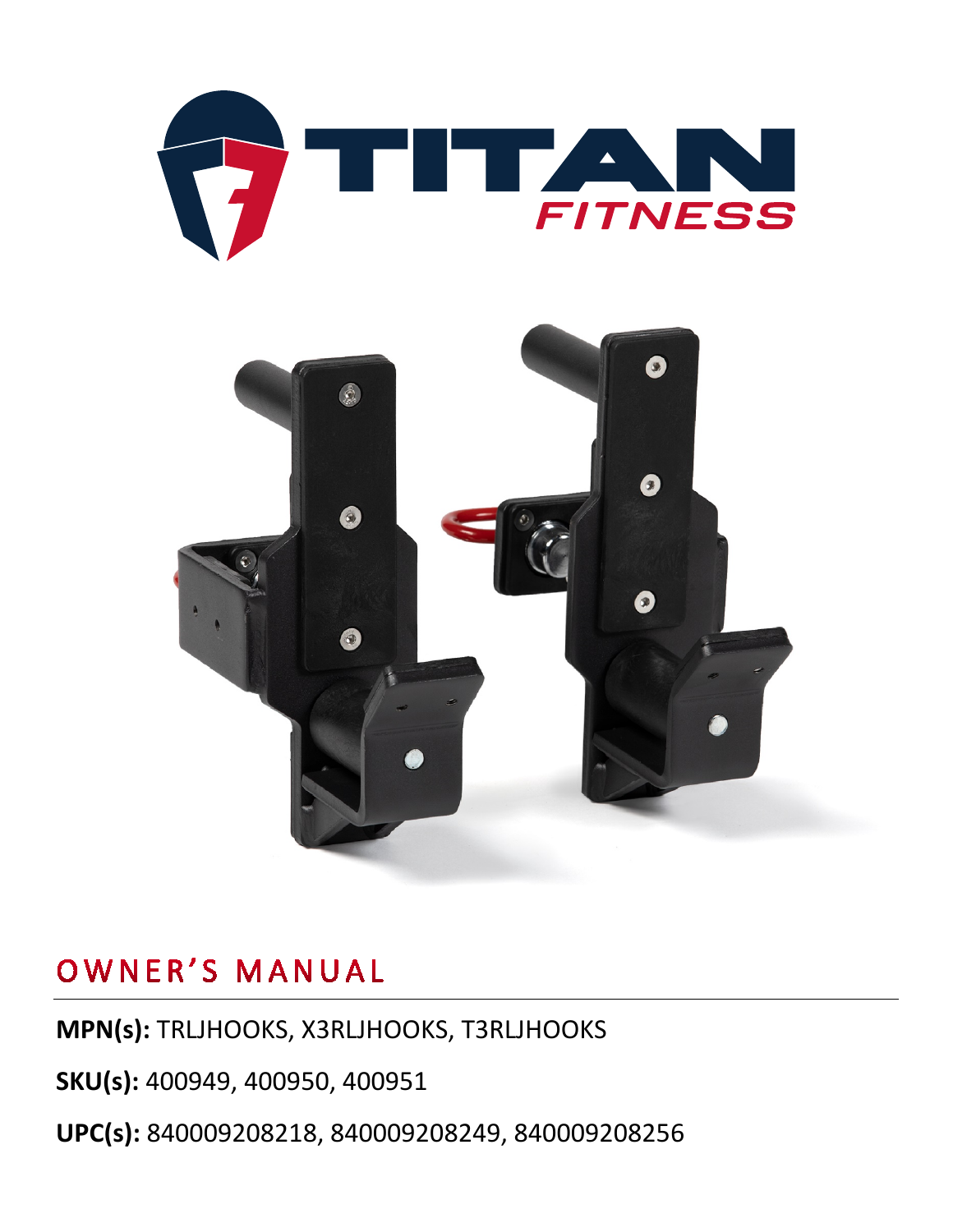

| <b>KEY</b> | <b>BOX</b> | <b>DESCRIPTION</b>    | <b>QTY</b> | <b>KEY</b> | <b>BOX</b> | <b>DESCRIPTION</b>                  |    |
|------------|------------|-----------------------|------------|------------|------------|-------------------------------------|----|
| (1)        |            | Left J-Hook           |            | (6)        |            | Short Plastic Plate 58*48*5         |    |
| (2)        |            | <b>Right J-Hook</b>   |            | (7)        |            | Long Plastic Plate 150*48*5         |    |
| (3)        |            | <b>Lock Pin</b>       |            | (8)        |            | Front Plastic Plate 48*40*5         |    |
| (4)        |            | <b>Roller</b>         |            | (9)        |            | Hex Bolt M12*90                     |    |
| (5)        |            | Plastic Plate 48*48*5 |            | (10)       | 1          | <b>Countersunk Head Screw M6*10</b> | 26 |

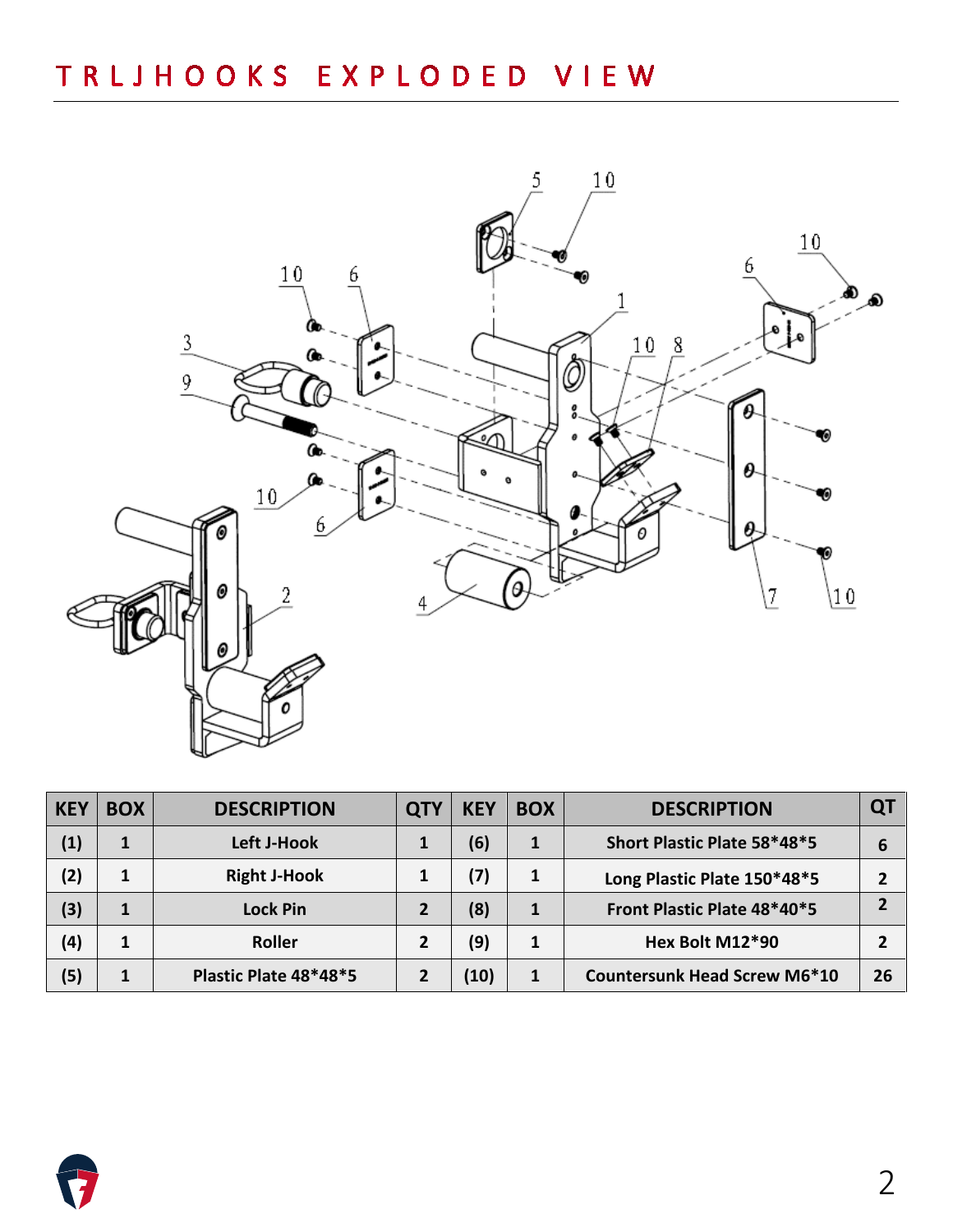

| <b>KEY</b>     | <b>BOX</b> | <b>DESCRIPTION</b>    | <b>QTY</b> | <b>KEY</b> | <b>BOX</b> | <b>DESCRIPTION</b>                  | QT |
|----------------|------------|-----------------------|------------|------------|------------|-------------------------------------|----|
| $\overline{1}$ |            | Left J-Hook           |            | (6)        |            | Short Plastic Plate 58*48*5         | 6  |
| (2)            |            | <b>Right J-Hook</b>   |            | '7)        |            | Long Plastic Plate 150*48*5         |    |
| (3)            |            | <b>Lock Pin</b>       |            | (8)        |            | Front Plastic Plate 48*40*5         |    |
| (4)            |            | Roller                |            | (9)        |            | Hex Bolt M12*90                     |    |
| (5)            |            | Plastic Plate 48*48*5 |            | 10)        | 1          | <b>Countersunk Head Screw M6*10</b> | 26 |

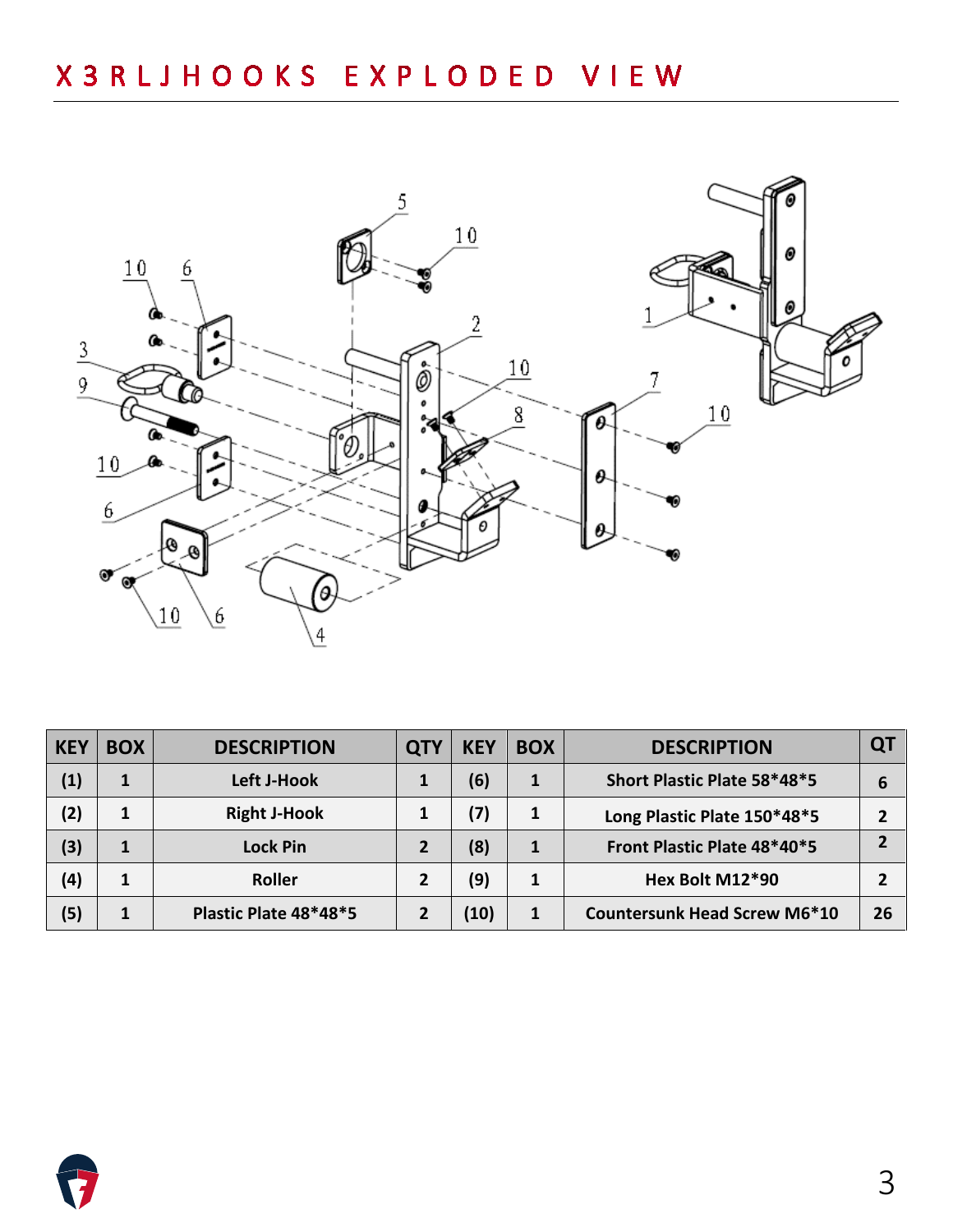

| <b>KEY</b> | <b>BOX</b> | <b>DESCRIPTION</b>    | QT | <b>KEY</b> | <b>BOX</b> | <b>DESCRIPTION</b>                  | Q1 |
|------------|------------|-----------------------|----|------------|------------|-------------------------------------|----|
| (1)        | 1          | Left J-Hook           |    | (6)        | 1          | Short Plastic Plate 58*48*5         | 6  |
| (2)        | 1          | <b>Right J-Hook</b>   |    | (7)        | 1          | Long Plastic Plate 150*48*5         |    |
| (3)        | 1          | <b>Lock Pin</b>       |    | (8)        | 1          | Front Plastic Plate 48*40*5         |    |
| (4)        | 1          | <b>Roller</b>         |    | (9)        | 1          | Hex Bolt M12*90                     |    |
| (5)        |            | Plastic Plate 48*48*5 |    | 10)        | 1          | <b>Countersunk Head Screw M6*10</b> | 26 |

## ASSEMBLY INSTRUCTIONS

– No assembly required.